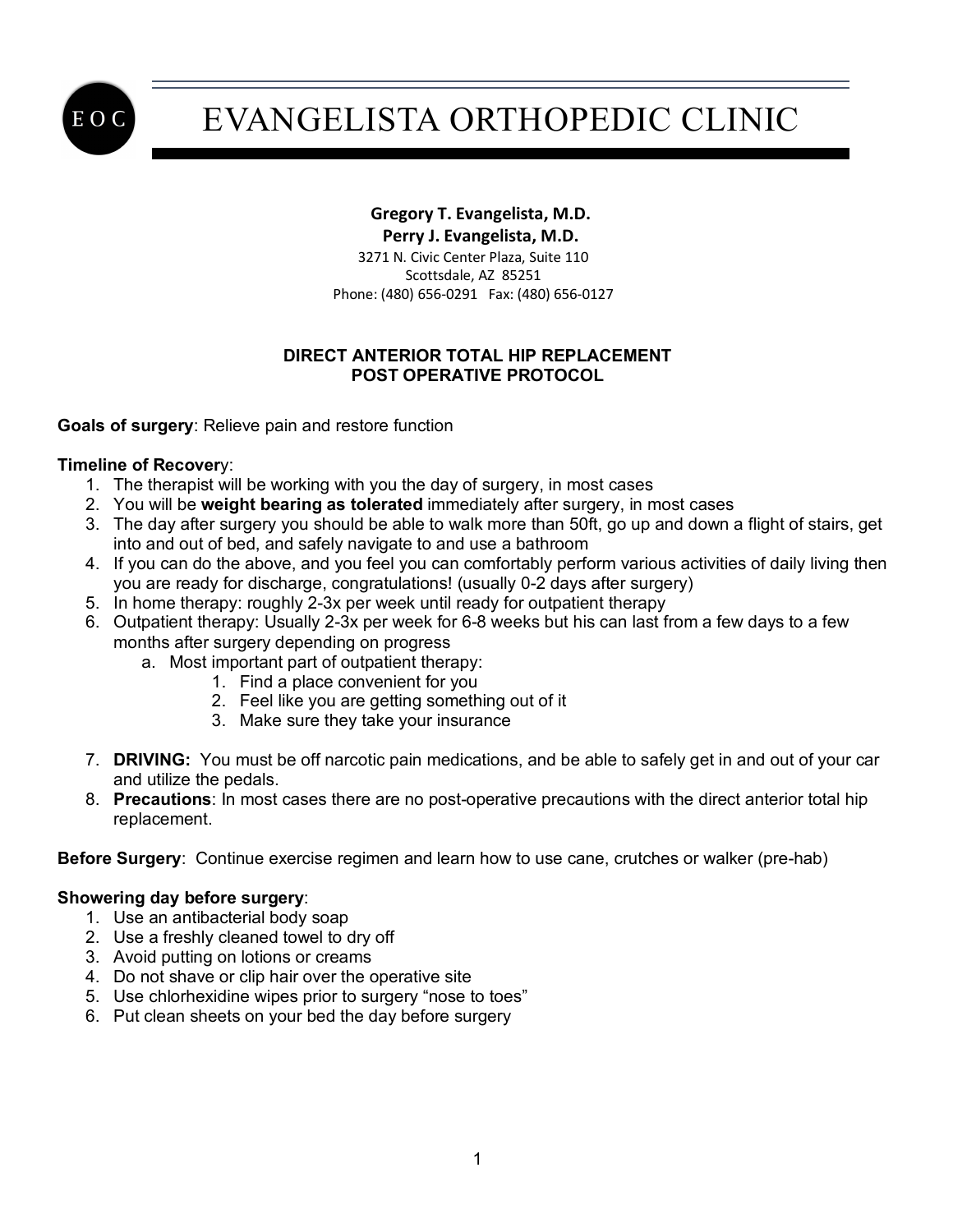E O C

EVANGELISTA ORTHOPEDIC CLINIC

**Expectations**: 6 weeks to 3 months recovery period. Sometimes earlier, sometimes longer Immediate Post Operative Expectations (day one):

- 1. You will have mild bruising and swelling initially that will start at the surgical site
- 2. Bruising and swelling are normal after surgery and vary from patient to patient
- 3. Bruising and swelling will continue to increase over the first two weeks after surgery
- 4. Bruising may travel up as high as your groin area and may move down to your toes
- 5. Expect swelling in your entire leg, including your foot for several months

**Length of surgery**: About 2 hours, start to finish, this includes anesthesia, operating, closing the wound and going to recovery

**Blood clot prevention**: Most patients will be on 81mg of aspirin twice a day for 4-6 weeks and have foot pumps or compression socks for 4 weeks. If you have a history of clots or a known clotting disorder, a different type of anticoagulant medication will be prescribed

**Pain Management**: We use a multimodal pain regimen that is not dependent exclusively on narcotics.

- 1. You will receive pre-operative pain medications
- 2. Anesthesia may perform a spinal and or nerve block
- 3. Pain medication injections at the time of surgery
- 4. Rest, ice, compression, elevation (RICE)
	- a. Rest: You should be up and moving, but in moderation. Do not over do it, especially in the first 5-7 days. Increased activity = increased swelling. Decreased swelling will help speed your recovery
	- b. Ice: Do this as must as possible week 1. Ice is a great anti-inflammatory and helps decrease swelling. You can apply ice to the operative limb anywhere you choose so long as it is not in direct contact with your skin. Icing should occur at 20 minute intervals
	- c. Compression: Compression stocking or pumps help with swelling and to decrease blood clots. Use this for 4 weeks after surgery
	- d. Elevation: This helps reduce swelling. Do this 4-5 times per day for 15-30minute intervals. Make sure your ankle is above your knee and your knee is above your heart for the best results
- 5. Take pain medication as prescribed
- 6. Stool softeners to help prevent/ decrease constipation

#### Two Weeks and After

- 1. Heat: You can start to use heat to help decrease bruising. Place a hot pack/ heating pad over the front and back of the thigh and calf muscles. Do this three times a day for 20 minutes at a time. This will increase your flexibility and make exercising easier. You can alternate heat and ice. Heat before exercising and ice after exercising
- 2. Around 4 weeks you will likely not need narcotic pain medication anymore (you may never need it). Continue with alternative prescribed pain medications as you need. It may be that you need narcotics only prior to or after therapy
- 3. **Expectations at 2-4 weeks**:
	- Ambulate 1-2 blocks without an assist device (if you did not use one prior to surgery)
	- Independent with activities of daily living (if you were independent before surgery)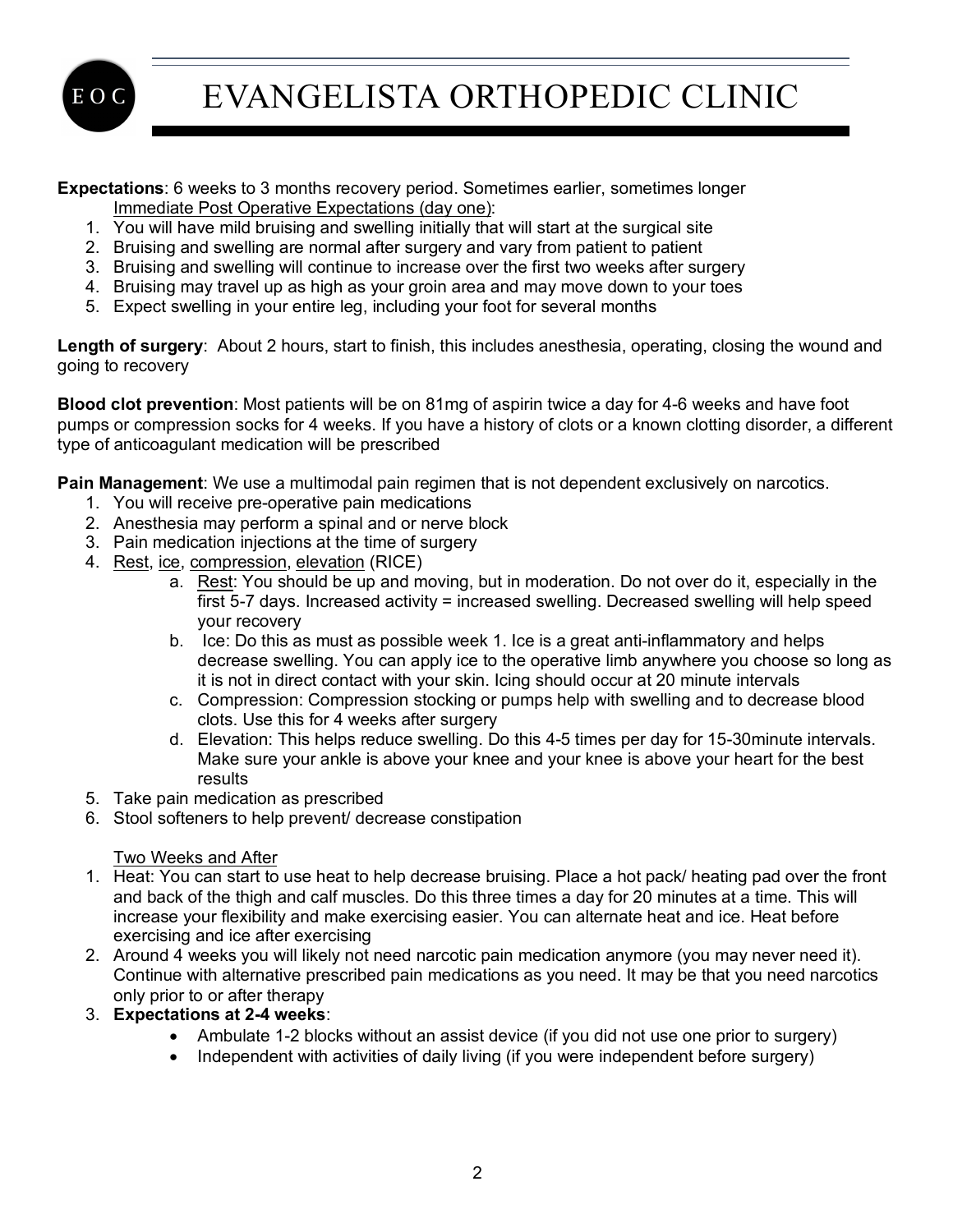

#### **Frequently Asked Questions:** please read the following before calling the office

1. **What if my leg swells after surgery?** It is very common to experience swelling after surgery. Sometimes, you will not swell until several days after surgery. Remember that your body is healing from a major surgery and some swelling is normal. The more activities and physical therapy you perform, the more swelling you may have.

Maintaining your activity is highly important to the success of your recovery, therefore you should perform the RICE (see above) method and elevate the extremity above the level of your heart (see above).

In some circumstances swelling can be related to a blood clot and may require further medical evaluation.

- 2. **Will I have bruising after surgery?** Yes, you will have some degree of bruising after surgery, but everyone is different. Some will only experience mild redness around the incision, while others may have bruising up and down the entire leg. Both are considered normal and usually resolve in 14-28 days.
- 3. **What should I expect my activity level to be?** Every patient is different. Every day you should be increase your activity level, but let your pain level and swelling guide you. 90% of your recovery will occur within the first 4-6 weeks with the remaining 10% coming in the next 6-12 months. At some point in the recovery process most patients overdo their activities, and this forces them to take a few steps back in their recovery. You may have increased swelling or discomfort if this happens. If the pain and swelling become uncontrollable with RICE (see above) and pain medications, or you cannot bear weight, call the office immediately.
- 4. **What if I am having trouble sleeping at night**? Good sleep hygiene is essential. Firstly, make sure your pain is controlled. If you overdo it during the day, you will have more pain at night. Do not consume caffeine after 4PM, avoid naps in the day, stay well-hydrated, sleep in a cool, dark room. Limit your alcohol consumption to less than 2 drinks as alcohol decreases your ability to achieve a good night's rest. Do not work out after 8PM and avoid large meals prior to going to bed.
- 5. **How much weight can I put on my leg**? You will be weight bearing as tolerated (as much as you can put on the leg as you need) in most cases. Sometimes the weight bearing status is changed, your surgeon will guide you.
- 6. **When do I have my stitches or staples removed**? Depending on how the wound is closed, you may or may not have staples or sutures to remove. In some cases there will be buried sutures and no removal is required. If sutures or staples need to be removed this is often done 10-14 days after surgery. **Do not place creams, lotions or ointments on the wound while it is healing, usually 6-8 weeks.** After this time you can begin using scar cream or other lotions if you desire.
- 7. **When can I shower or bathe?** You can shower when you return home after surgery but **keep the incision dry and clean**. An Aquacel dressing is waterproof and you can shower with this. If you have a soft dressing over the wound, place a plastic wrap over the incision while you shower. Once you return for your two week visit and your incision is healing well, you can begin showering without having to cover the wound. Pat the area with a clean down, avoid wiping the incision while it heals. **Do not bathe or submerge your incision into a tub, hot tub or pool for the first 8 weeks**. If there are any scabs or slow to heal portions, you must continue to wait to submerge in water.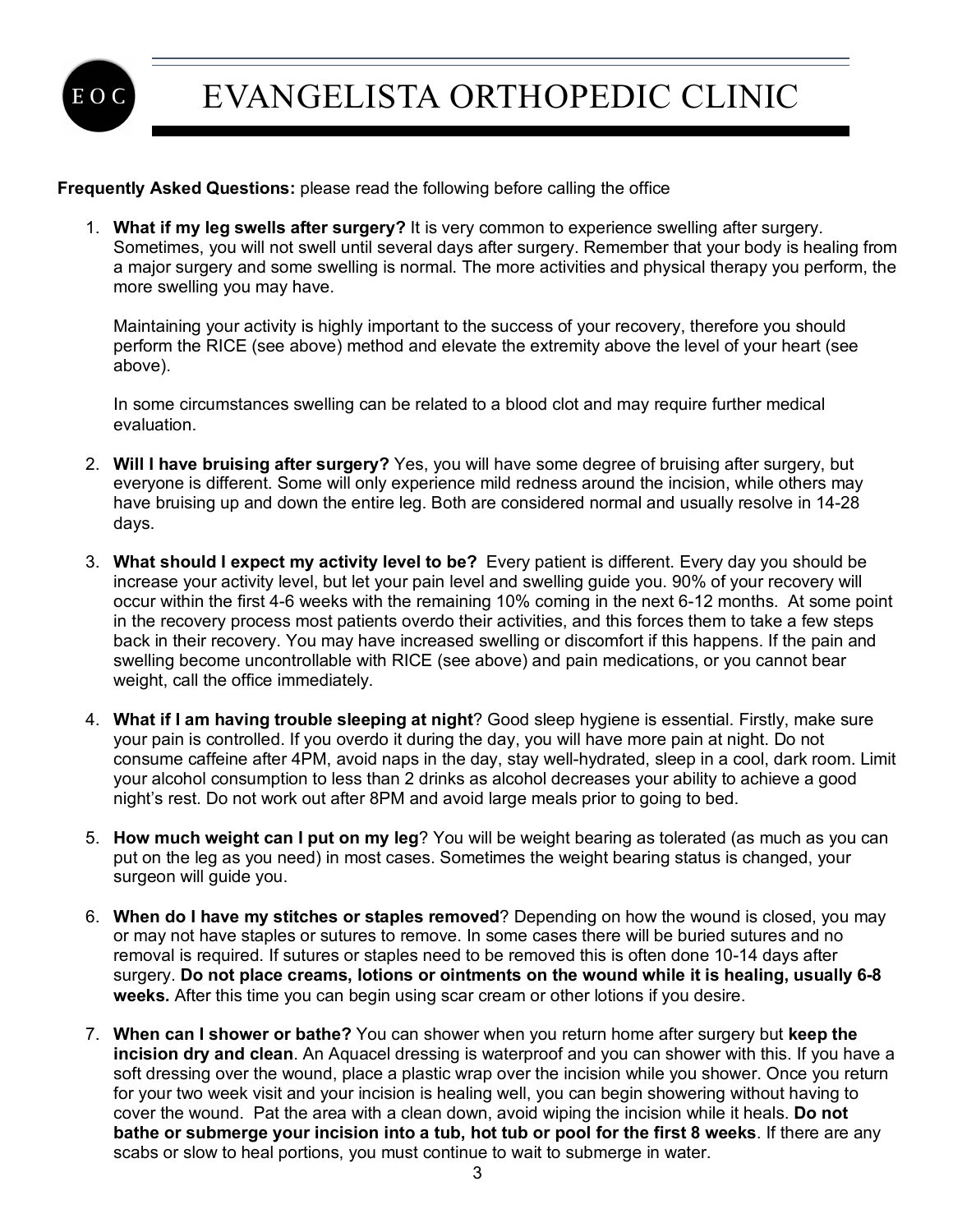

## EVANGELISTA ORTHOPEDIC CLINIC

- 8. **How long do I have to wear the stocking or compression devices?** Usually 3-4 weeks and on both legs. This helps prevent blood clots and circulates the blood, additionally is helps with swelling.
- 9. **When can I drive**? You **cannot** drive while taking pain medication. Typically, patients can begin driving around 4 weeks. Take it easy at first, go to an empty parking lot or drive locally, your breaking time will be delayed initially.
- 10. **What positions can I sleep in?** Generally, you can sleep in whatever position allows you to get a full night's rest. It can be helpful to place a pillow between your legs when sleeping.
- 11. **When can I restart the medications that I stopped prior to surgery?** Generally, you can resume these medications once you arrive back home. However, in some cases there are medications which must be stopped for additional time, your surgeon will guide you in these situations.
- 12. **Now that I am no longer requiring narcotic pain medication, what can I take if I should experience discomfort**? Since you will likely still be taking Celebrex, avoid other NSAIDs such as Advil (ibuprofen), Motrin or Aleve. You can take Tylenol or extra-strength Tylenol, do not exceed 4 grams in one day.
- 13. **What should I do if I think my joint is infected?** As previously mentioned, bruising and swelling is common and expected. Further, a small amount of yellowish or pinkish drainage is also expected, even up to 7 days after surgery. Call the office immediately if there is excessive drainage, such as a large amount that soaks through clothing or if the drainage is yellowish, cloudy or foul smelling. Running a consistent temperature over 101.5°F is also concerning and your surgeon should be made immediately aware of this. Further, if the drainage had stopped and then starts up again several days later or if there is a new onset of uncontrolled pain make sure your surgeon is aware. None of these symptoms exclusively indicate an infection, but nevertheless your surgeon should be notified.
- 14. **Is it safe to have sex after joint replacement surgery?** Usually intercourse should wait about 4-6 weeks. However, if done safely and not in overly stressed positions there are no absolute restrictions.
- 15. **Can I fly after surgery**? You will be on a blood thinner after surgery for 6 weeks. Surgery and travel increase your chances of blood clots, as well as swelling. It is therefore prudent to wait about 6 weeks before flying. However, if you must fly or travel, have your surgeon evaluate you if you are within the 6 week post-operative time period.

#### 16. **When should I take antibiotics? Who will prescribe them? How long should I take them for?**

Take antibiotics for the following procedures:

| <b>Procedure</b>                                   | <b>Recommended Antibiotic</b>                       |
|----------------------------------------------------|-----------------------------------------------------|
| <b>All Dental Procedures:</b>                      | Amoxicillin 2.0 grams. Take 1 hour prior to         |
| Cleaning, scaling, dental extractions, root canal, | procedure.                                          |
| teeth filings, capping and bridge work             |                                                     |
| <b>Dermatologic Procedures:</b>                    | If allergic to Penicillin, take Clindamycin 600mg 1 |
| i.e. Mohs surgery, excisions                       | hours prior to procedure.                           |
|                                                    |                                                     |
| <b>Podiatry Procedures:</b>                        |                                                     |